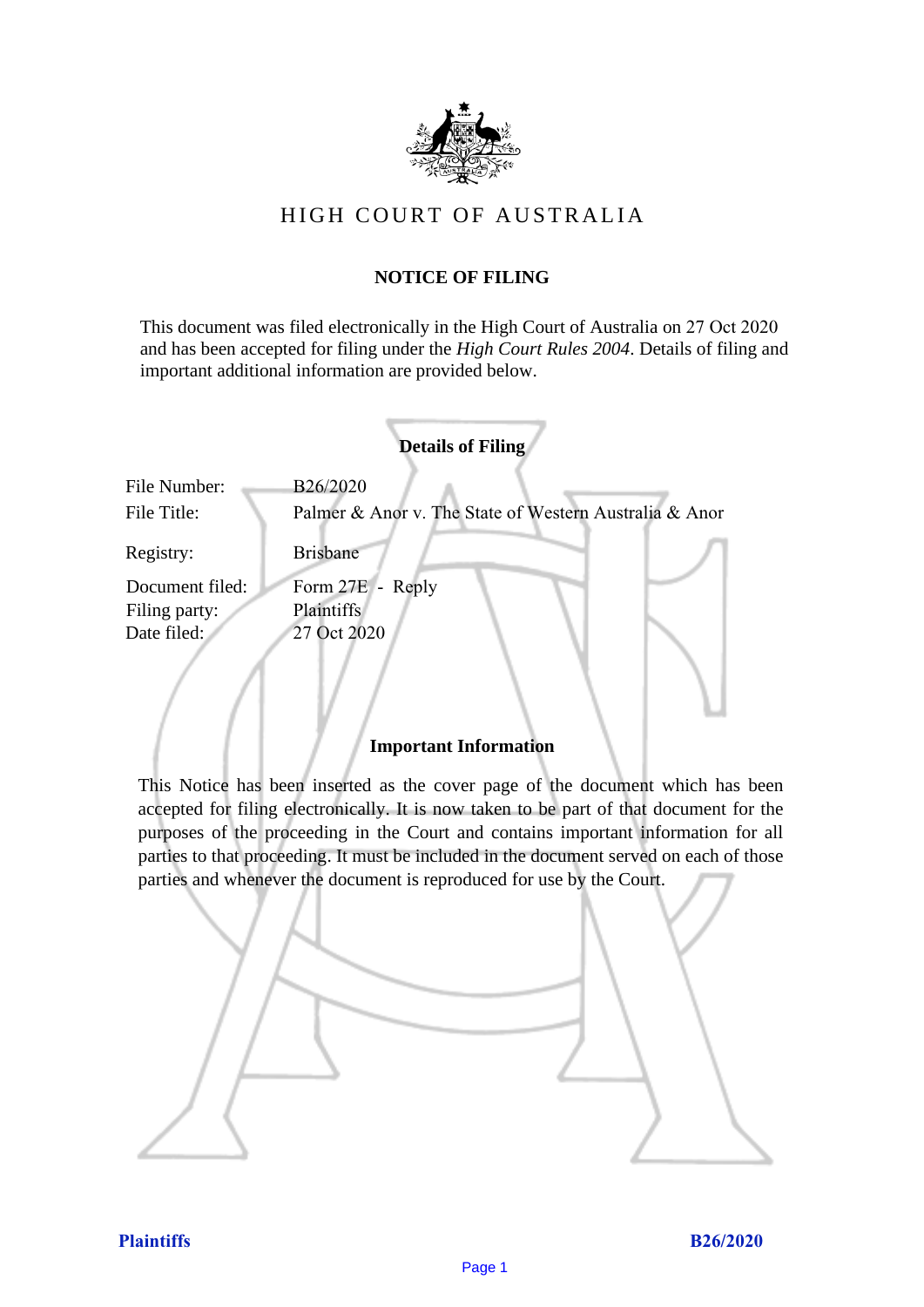#### B26/2020

IN THE HIGH COURT OF AUSTRALIA IN THE HIGH COURT OF AUSTRALIA BRISBANE REGISTRY No. B26 of 2020

BETWEEN: Clive Frederick Palmer BETWEEN: Clive Frederick Palmer First Plaintiff First Plaintiff

Mineralogy Pty Ltd ABN 65 010 582 680 Mineralogy Pty Ltd ABN 65 010 582 680 Second Plaintiff Second Plaintiff PLATE THE INCH COURT OF AUSTRALIA<br>
BRISBANE REGISTRY<br>
HITTWIGH:<br>
PLAYERS ARE CHIVE THE PROPERT TITES PRESS ARE CHIVE TO THE PROPERT THE PROPERT THE PROPERT DESCRIPTION<br>
The State of Vesters Assembly Page 2020<br>
The State of

and and

The State of Western Australia The State of Western Australia First Defendant First Defendant

> Christopher John Dawson Christopher John Dawson Second Defendant Second Defendant

20 **PLAINTIFFS' REPLY** 20 PLAINTIFFS' REPLY

10 10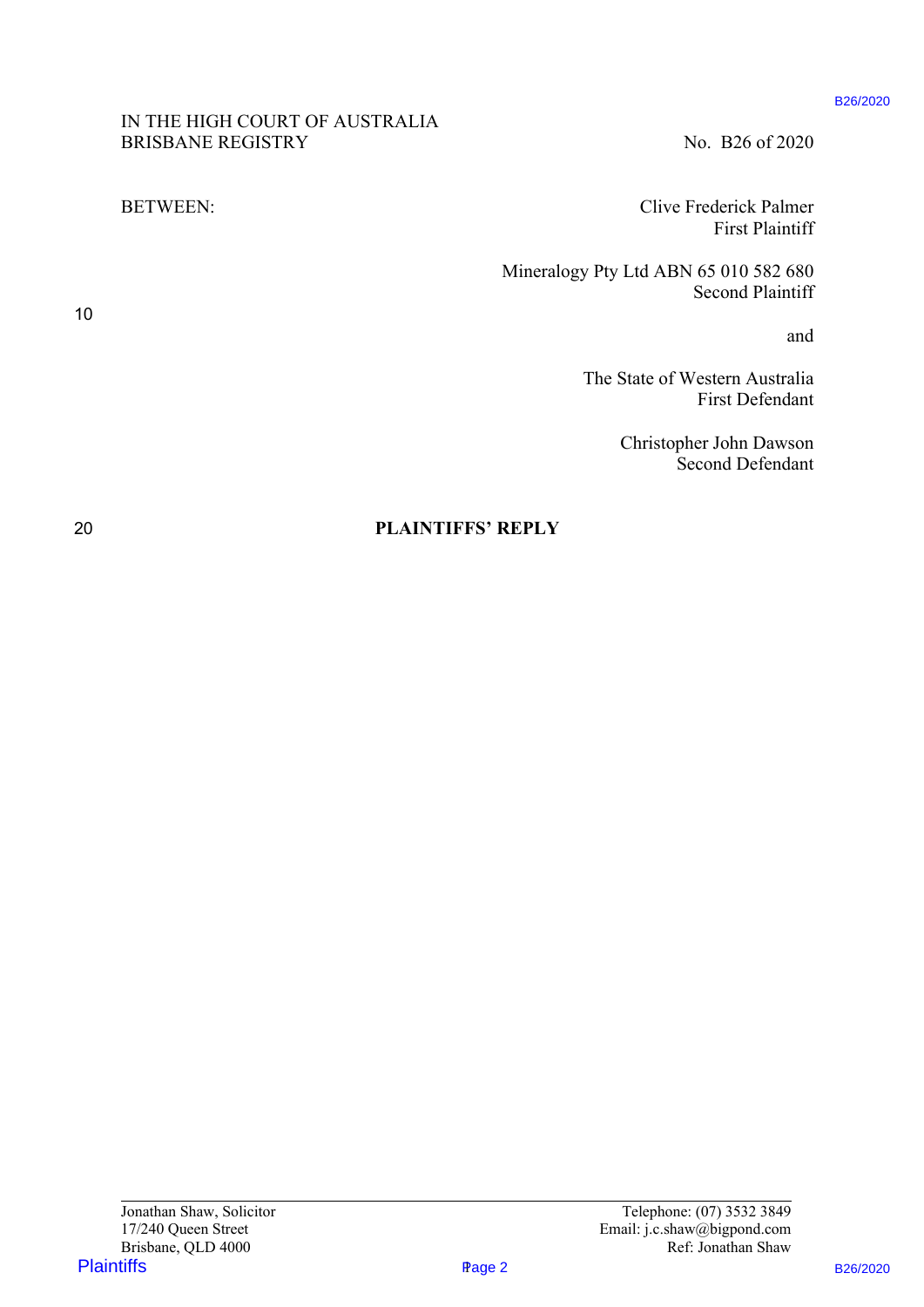### **PART I: CERTIFICATION** PART I: CERTIFICATION

1. The plaintiffs certify that this reply submission is in a form suitable for publication on 1. The plaintiffs certify that this reply submission is in a form suitable for publication on the internet. the internet.

## **PART II: ARGUMENT** PART Il: ARGUMENT

#### *Matters not in issue* Matters not in issue

- 2. Given the extent to which Western Australia, and to a greater extent Queensland and 2. Given the extent to which Western Australia, and to a greater extent Queensland and South Australia, have devoted much of their outline to issues not raised by the South Australia, have devoted much of their outline to issues not raised by the plaintiffs, it is as well to identify the following matters that are not in issue.
- 3. First, it is not in issue that the relevant test in respect of the intercourse limb is not one 10 of criterion of operation, as is apparent from  $PS[24]$ .<sup>1</sup> That the plaintiffs' analysis of *Gratwick* (and the cases of this Court that have followed it, including those post *Cole2*) Gratwick (and the cases of this Court that have followed it, including those post Cole') is correct is reflected in the submissions of Tasmania<sup>3</sup> and the Northern Territory.<sup>4</sup>
- 4. Second, it is not in issue that if the Court were to hold that the test in order to Second, it is not in issue that if the Court were to hold that the test in order to determine whether a law violates s 92 is to be the same test as that to determine determine whether a law violates <sup>s</sup> 92 is to be the same test as that to determine whether the implied freedom of political communication has been contravened, then whether the implied freedom of political communication has been contravened, then structured proportionality is a tool of analysis available upon such inquiry that may structured proportionality is a tool of analysis available upon such inquiry that may (although not must) be used in answering that inquiry.<sup>5</sup> (although not must) be used in answering that inquiry.° **PART 1: CERTIFICATION**<br>
1. The plaintiffs excitly dut this reply submission is in a form suitable for publication on<br>
the internet.<br> **PART 11: ARCUMENT**<br> **PART 16:** The place of the state of the state of the state of the
- 5. Third, it is not in issue that the health of Australian residents of a particular State is a Third, it is not in issue that the health of Australian residents of a particular State is a proper matter of executive and legislative concern of that State, within its proper matter of executive and legislative concern of that State, within its 20 constitutional limits. So much was said in terms at PS[20]. constitutional limits. So much was said in terms at PS[20].

## *The directions fail whichever test is adopted* The directions fail whichever test is adopted

6. In short, regardless of the approach adopted, the directions contravene s 92 because 6. In short, regardless of the approach adopted, the directions contravene <sup>s</sup> <sup>92</sup> because their purpose is to preclude persons from all other Australian states (subject to certain their purpose is to preclude persons from all other Australian states (subject to certain exemptions) from entry into Western Australia, rather than precluding persons from a exemptions) from entry into Western Australia, rather than precluding persons from a location of a particular risk of carrying COVID from entering Western Australia. In location of a particular risk of carrying COVID from entering Western Australia. In

20

**Plaintiffs** 

<sup>1</sup> See Defendants' Submissions (**DS**) [39], [47], [53], c.f. [67] – [68]; Qld [6], [10] – [13], [21] – [23]; SA See Defendants' Submissions (DS) [39], [47], [53], c-f. [67] —[68]; Qld [6], [10] —[13], [21] —[23]; SA [9] – [10], [16], [20], [26], [28] – [29], [35] – [36]. [9] — [10], [16], [20], [26], [28] — [29], [35] — [36].

<sup>&</sup>lt;sup>2</sup> Plaintiffs' Submissions (PS) [12], [34] – [44].  $\begin{array}{c} 2 \\ 3 \\ 4 \\ 6 \end{array}$ 

 $3 \quad [4(c)]$  and  $[24] - [26]$ .

 $4$  [13], [32], [35] – [36] and [38].

 $5 E.g. Qld [6(b)]$  and [31].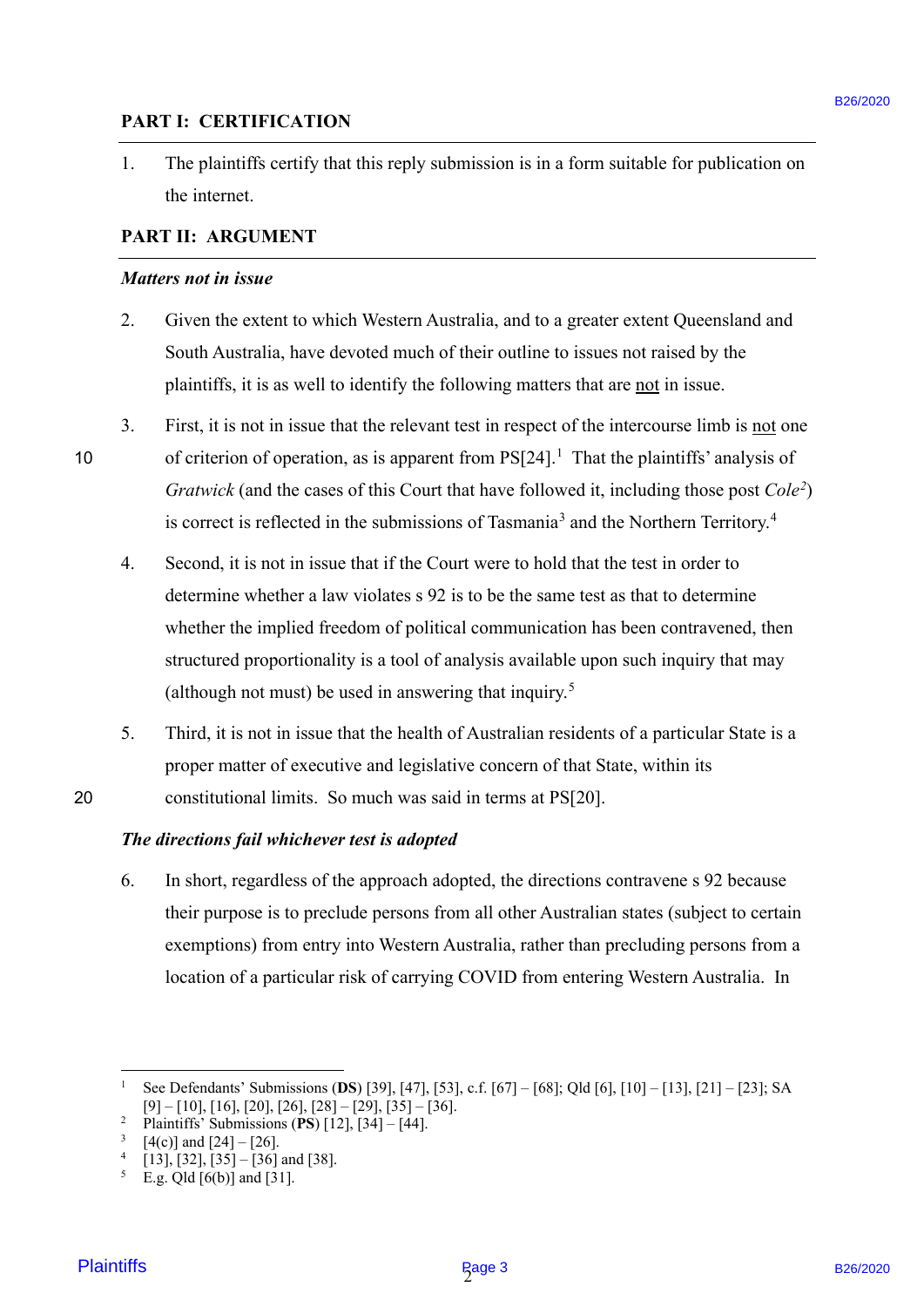that sense they are indiscriminate and unconcerned with the presence or absence of such risk between one Australian State or Territory and another. Thus: such risk between one Australian State or Territory and another. Thus:

- a) They offend the principles identified in *Gratwick* because of their blanket operation on all States, rather than by reference to a particular need, viz risk in a operation on all States, rather than by reference to a particular need, viz risk in aparticular State or States;<sup>6</sup>
- b) Similarly, will not meet any test of reasonable necessity, because they are b) Similarly, will not meet any test of reasonable necessity, because they are indiscriminate between States, thus necessity does not feature in their purpose, indiscriminate between States, thus necessity does not feature in their purpose, and, obviously they could not be reasonable;
- and, obviously they could not be reasonable;<br>c) Were the test in the implied freedom of communication context to be adopted, 10 for the same reasons, they would fail no later than at the suitability stage for that for the same reasons, they would fail no later than at the suitability stage for that lack of rational connection.<sup>7</sup>
	- 7. It is convenient at this point also to note that the assertion on occasion by the It is convenient at this point also to note that the assertion on occasion by the defendants that structured proportionality is a 'test' (DS [44], [46] and [52]) should be defendants that structured proportionality is a 'test' (DS [44], [46] and [52]) should be rejected. It is a tool of analysis, as is accepted by all intervenors who discuss it. rejected. It is <sup>a</sup> tool of analysis, as is accepted by all intervenors who discuss it.
	- 8. It is also at this point convenient to note that the submissions by Tasmania at [31] It is also at this point convenient to note that the submissions by Tasmania at [31] [37] are, with respect, correct, and consistent with the plaintiffs' submission in this regard at PS[46]. There is a sound foundation for a more stringent approach to a law regard at PS[46]. There is a sound foundation for <sup>a</sup> more stringent approach to a law which affects the freedom of intercourse enshrined in s 92, compared with the implied freedom of political communication. freedom of political communication.
- 20 9. In the last successful case before this Court concerning the trade and commerce limb In the last successful case before this Court concerning the trade and commerce limb of s 92, *Betfair No 1<sup>8</sup>* was resolved by a comparison of the approach in Western Australia (prohibition [119]-[120]) with that taken in Tasmania (regulation ([111])). Australia (prohibition [119]-[120]) with that taken in Tasmania (regulation ([111])). Plainly, regulation could not be characterised as 'equally effective' as prohibition (to Plainly, regulation could not be characterised as 'equally effective' as prohibition (to use the language of the implied freedom test), in terms of giving effect to the purpose use the language of the implied freedom test), in terms of giving effect to the purpose of protecting the 'integrity' of the a State's racing industry when faced with emergent of protecting the 'integrity' of the a State's racing industry when faced with emergent new betting technologies ([109]). The Court nonetheless held ([110], [112]) that the new betting technologies ([109]). The Court nonetheless held ({110], [112]) that the test of 'reasonable necessity' – in the sense of proportionate or appropriate and adapted test of 'reasonable necessity' — in the sense of proportionate or appropriate and adapted - was not satisfied given the existence of the Tasmanian alternative. - was not satisfied given the existence of the Tasmanian alternative. ftur sense they are indiscriminate and unconcerned with the presence or absence of<br>such risk between one Asterdation Shito or Torichay and another. Thus<br>
2) They offerd the principles identified in (*formic*) chemics of t 20

10

<sup>&</sup>lt;sup>6</sup> See also *Tasmania v Victoria* [1935] HCA 4; (1935) 52 CLR 157

<sup>&</sup>lt;sup>7</sup> See also Qld [33], SA [47], and NT [13]; c.f. ACT [44]. The plaintiffs' position is that were the directions to be styled in the manner described in the ACT submissions, or even styled as against coming from an to be styled in the manner described in the ACT submissions, or even styled as against coming from an<br>area of identified risk, then they would meet a requirement of reasonable necessity.

<sup>8</sup> *Betfair Pty Ltd v Western Australia* (2008) 234 CLR 418 (*Betfair No. 1***)** Betfair Pty Ltd v Western Australia (2008) 234 CLR 418 (Betfair No. 1)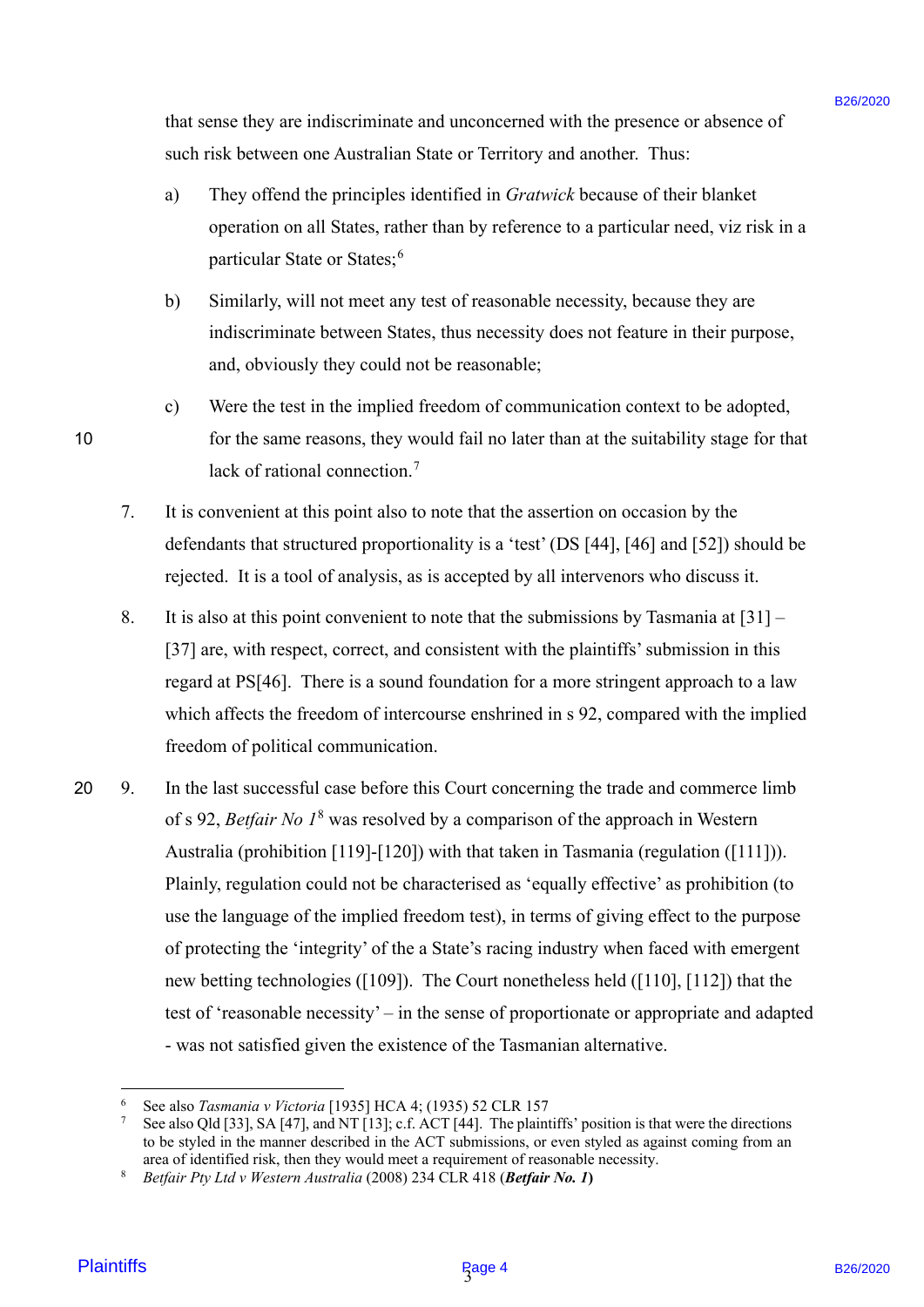#### *Material Facts* Material Facts

- 10. The inference sought to be drawn by the defendants at par [13(b)] that a moderate risk 10. The inference sought to be drawn by the defendants at par [13(b)] that <sup>a</sup> moderate risk of importation of COVID-19 exists from "*a jurisdiction with at least one reported*  of importation of COVID-19 exists from "a jurisdiction with at least one reported case of community transmission within the past 28 days" (emphasis added) is not supported by any finding of fact by Rangiah J, nor by the common meaning of the supported by any finding of fact by Rangiah J, nor by the common meaning of the word "moderate". Rangiah J found a moderate risk of importation from NSW based word "moderate". Rangiah <sup>J</sup> found a moderate risk of importation from NSW based on there being 160 active cases with an unknown number of those cases being from an unknown source. $9$  On the ordinary meaning of "moderate", it cannot reasonably be said, as is contended by the defendants at par  $[17(a)-(c)]$ , that the existence of "at least 10 one" reported case of community transmission from an unknown source in Sydney or Melbourne within the past 28 days gives rise to a "moderate" risk of a person Melbourne within the past 28 days gives rise to a "moderate" risk of <sup>a</sup> person travelling to Western Australia whilst infectious from "other parts of Australia travelling to Western Australia whilst infectious from "other parts of Australia overall", or from NSW or Victoria. The risk is not homogenous across each State, nor across the rest of Australia. across the rest of Australia. *Harrerial Facts*<br>10. The laftscare sought to be drawn by the definedant at par [13(b)] that a moderate of<br>10. The laftscare sought to be drawn by the definedant at part [13(b)] that a moderate of<br>12 of importation of COV
	- 11. If the relevant test is whether the closure of the WA border pursuant to the Directions If the relevant test is whether the closure of the WA border pursuant to the Directions is "reasonable", as the defendants contend, then they must fail given Rangiah J's is "reasonable", as the defendants contend, then they must fail given Rangiah J's finding<sup>10</sup> that the defendants failed at trial to prove their allegation that the restrictions imposed on interstate travel could only be eased while there is no community imposed on interstate travel could only be eased while there is no community transmission within other States and Territories. transmission within other States and Territories. 11.
- 20 12. Although the defendants and the intervenors focus on the finding of Rangiah J at [350] Although the defendants and the intervenors focus on the finding of Rangiah <sup>J</sup> at [350] that a targeted quarantine or "hotspot" regime would be less effective than the current that <sup>a</sup> targeted quarantine or "hotspot" regime would be less effective than the current Directions in reducing the risk of importation of COVID-19 into Western Australia, Directions in reducing the risk of importation of COVID-19 into Western Australia, that finding is subject to the following. First, Rangiah J found, at [252], that the that finding is subject to the following. First, Rangiah <sup>J</sup> found, at [252], that the current Directions are substantially, but not completely, effective. Secondly, his current Directions are substantially, but not completely, effective. Secondly, his Honour found, at [349] that a hotspot regime could also substantially reduce the risk of Honour found, at [349] that a hotspot regime could also substantially reduce the risk of importing the disease. Thirdly, the experts agreed ([247]) and his Honour found, at importing the disease. Thirdly, the experts agreed ([247]) and his Honour found, at [270]–[285], that aside from the risk of "border-hopping", there was a very low or negligible ([247], [254]) risk of importation of COVID-19 into Western Australia from negligible ([247], [254]) risk of importation of COVID-19 into Western Australia from South Australia, Tasmania, the ACT or the NT if the current Directions were to be South Australia, Tasmania, the ACT or the NT ifthe current Directions were to be 30 removed completely – not even replaced with a hotspot regime. His Honour only removed completely — not even replaced with a hotspot regime. His Honour only  $20 \quad 12.$ 30

10

9

<sup>&</sup>lt;sup>9</sup> *Palmer v State of Western Australia (No 4)* [2020] FCA 1221 (Palmer (No. 4)) at [264].

<sup>&</sup>lt;sup>10</sup> Palmer (No. 4) [365(i)], referring to par [39C(i)] of the Second Amended Defence.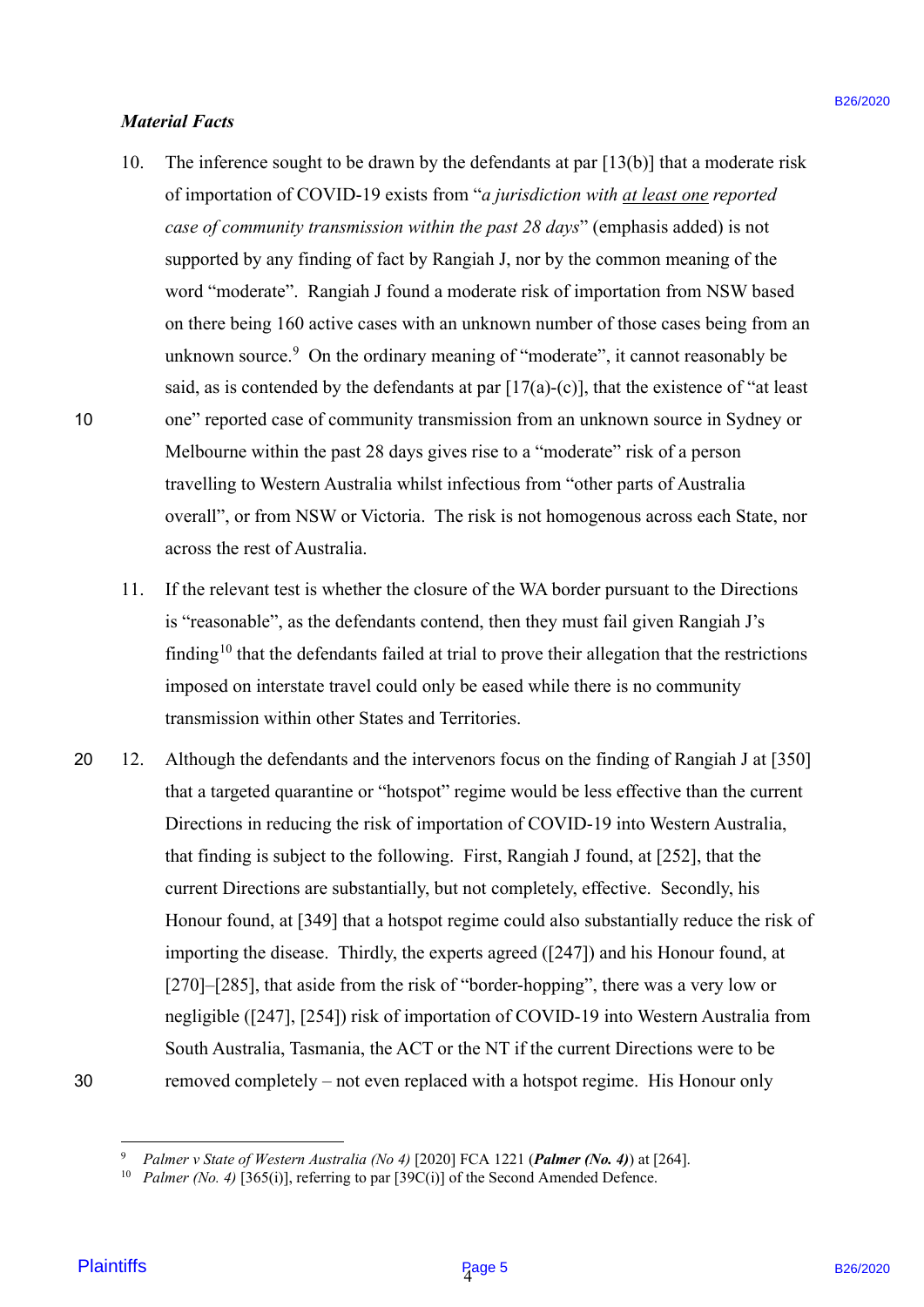upgraded the overall risk for the ACT and NT to "low" because of the possibility of a upgraded the overall risk for the ACT and NT to "low" because of the possibility of <sup>a</sup> person transiting those jurisdictions from NSW, Victoria or Queensland to WA whilst person transiting those jurisdictions from NSW, Victoria or Queensland to WA whilst infectious with COVID-19 ([247], [280], [283]), and for SA because of its self-infectious with COVID-19 ([247], [280], [283]), and for SA because of its selfquarantine regime for persons arriving from Victoria rather than guarded hotel quarantine regime for persons arriving from Victoria rather than guarded hotel quarantine ([276]). Given that Queensland has since passed 28 days without a case of quarantine ([276]). Given that Queensland has since passed 28 days without <sup>a</sup> case of community transmission, it must also be the case that the risk of importation from community transmission, it must also be the case that the risk of importation from Queensland is also very low or negligible (apart from border-hopping) if the Queensland is also very low or negligible (apart from border-hopping) if the Directions were to be removed altogether. Directions were to be removed altogether.

- 13. Therefore, as at the date of Rangiah J's findings of fact, the only non-negligible risk of 13. Therefore, as at the date of Rangiah J's findings of fact, the only non-negligible risk of 10 importation of COVID-19 into Western Australia from SA, Tasmania, the ACT or the importation of COVID-19 into Western Australia from SA, Tasmania, the ACT or the NT came from persons transiting from other States; and the only non-negligible risk NT came from persons transiting from other States; and the only non-negligible risk currently existing is from persons travelling from NSW or Victoria (or, more currently existing is from persons travelling from NSW or Victoria (or, more accurately, from regions in those States where there has been recent community accurately, from regions in those States where there has been recent community transmission). Further, that risk has diminished substantially since Rangiah J's transmission). Further, that risk has diminished substantially since Rangiah J's findings with the substantial reduction of case numbers in those States, and it is a risk findings with the substantial reduction of case numbers in those States, and it is a risk that Rangiah J found could further be substantially reduced by a hotspot regime. In that Rangiah J found could further be substantially reduced by <sup>a</sup> hotspot regime. In the circumstances, it cannot be said that the Directions remain "reasonably required" the circumstances, it cannot be said that the Directions remain "reasonably required" today (if they ever were, which need not be decided). today (if they ever were, which need not be decided).<br>14. The same outcome of an absence of reasonable necessity may be determined by a ingended the evental risk for the ACT mot NT to "low" because of the prosching of prices in the simulation for NSW (Votini and Wave the actual to Wave Walistan Control (1200). [2391], 2491] (23921), and for SA becomes of 10
- 20 comparison of the prevalence of COVID-19 between those jurisdictions that have only comparison of the prevalence of COVID-19 between those jurisdictions that have only calibrated border restrictions, such as the Australian Capital Territory, Northern calibrated border restrictions, such as the Australian Capital Territory, Northern Territory, Queensland and South Australia and Western Australia. Territory, Queensland and South Australia and Western Australia. 20 14.

#### *Legal argument* Legal argument

- 15. Rather than directly challenging past authority of this Court, the defendants seek to 15. Rather than directly challenging past authority of this Court, the defendants seek to reconcile the earlier decisions in  $Smithers<sup>11</sup>$  and  $Gratwick<sup>12</sup>$  concerning direct infringement of s 92 with later authorities considering indirect infringement, by infringement of <sup>s</sup> 92 with later authorities considering indirect infringement, by positing a "reasonable regulation" exception to s 92. Two things may be said in positing <sup>a</sup> "reasonable regulation" exception to <sup>s</sup> 92. Two things may be said in response: response:
- 30

a) First, the Directions do not "regulate" interstate travel, they prohibit it for all 30 except limited categories of exempt travellers. The distinction between except limited categories of exempt travellers. The distinction between

<sup>&</sup>lt;sup>11</sup> *R v Smithers; ex parte Benson* [1912] HCA 96; (1912) 16 CLR 99 (Smithers).

<sup>12</sup> *Gratwick v Johnson* [1945] HCA 7; (1945) 70 CLR 1 (**Gratwick**). 2 Gratwick v Johnson [1945] HCA 7; (1945) 70 CLR 1 (Gratwick).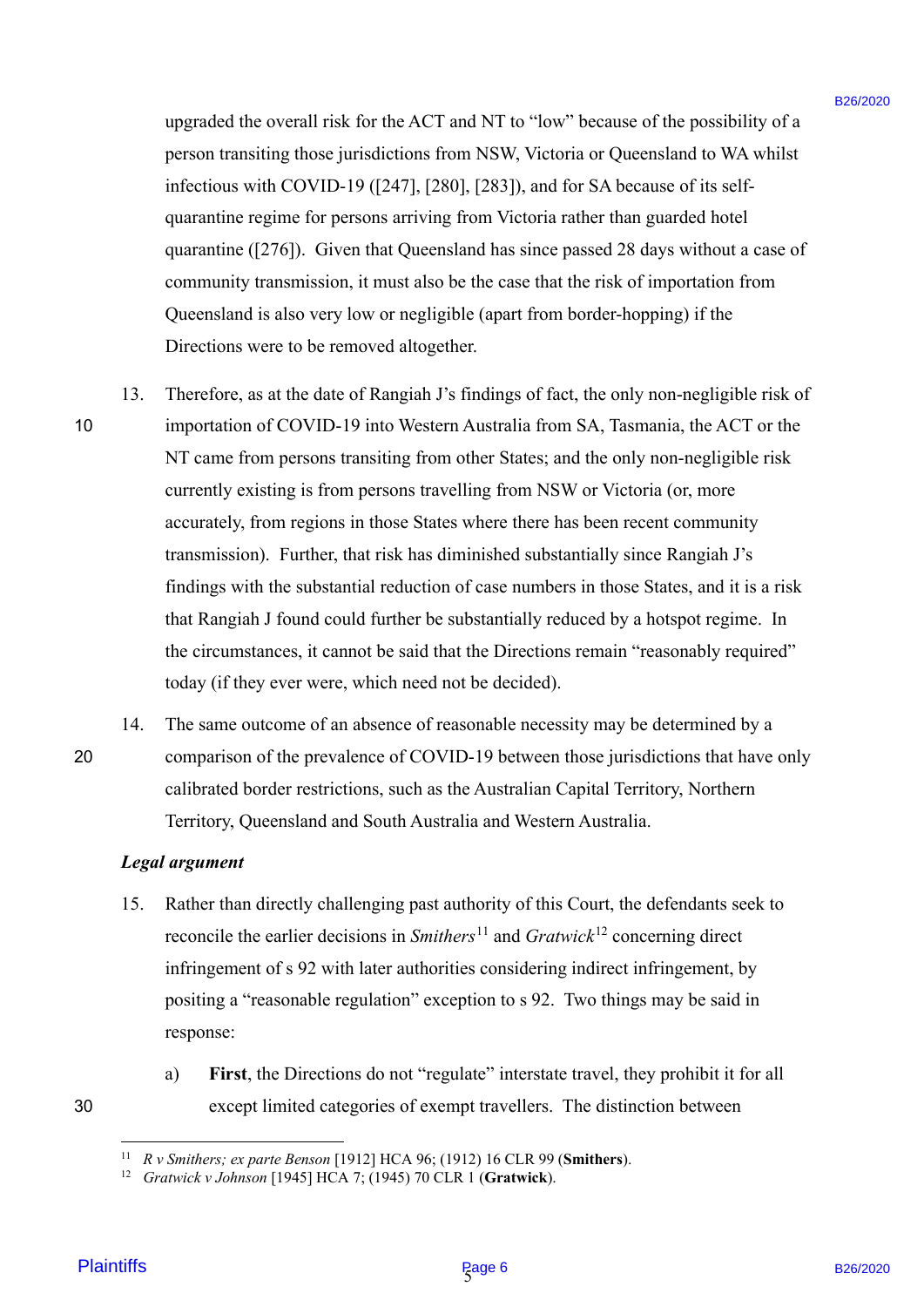regulation and prohibition is important. As Latham CJ said in the *Airlines*  regulation and prohibition is important. As Latham CJ said in the Airlines *Nationalisation case*<sup>13</sup>, "...simple legislative prohibition (Federal or State), as distinct from regulation, of inter-State trade and commerce is invalid." The defendants and interveners rely<sup>14</sup> on *Ex parte Nelson (No. 1)*, as an instance of permissible prohibition. However, as the plurality noted in *Tasmania v*  permissible prohibition. However, as the plurality noted in Zasmania v Victoria,<sup>15</sup> that case was one of regulation, not prohibition.<sup>16</sup>

- b) Secondly, an implied "reasonable" exception to direct infringement of a constitutional freedom is an even lesser standard than the propounded constitutional freedom is an even lesser standard than the propounded implication of a "necessary" exception that was firmly rejected by this Court in implication of a "necessary" exception that was firmly rejected by this Court in the *Engineers' case*. <sup>17</sup> 10 "*There can be no room for implication in the face of*  the Engineers' case.'!' "There can be no roomfor implication in theface of express provision."<sup>18</sup>
	- 16. The primary basis of the submissions of the State of Victoria rests on the The primary basis of the submissions of the State of Victoria rests on the misconception that this case falls squarely under this Court's decision in *Wotton v*  misconception that this case falls squarely under this Court's decision in Wotton v*Queensland*. <sup>19</sup> No other State or Territory adopts that submission. Executive Queensland.'° No other State or Territory adopts that submission. Executive 16.

<sup>&</sup>lt;sup>13</sup> Australian National Airways Pty Ltd & Guinea Airways Ltd v Commonwealth [1945] HCA 41; (1945) 71 CLR 29 at 61. This passage was subsequently unanimously approved by the Judicial Committee in CLR 29 at 61. This passage was subsequently unanimously approved by the Judicial Committee in *Hughes and Vale Pty Ltd v New South Wales [No 1]* (1954) 93 CLR 1 at 17-19. Similarly, in *Harris v*  Hughes and Vale Pty Ltd v New South Wales [No 1] (1954) 93 CLR 1 at 17-19. Similarly, in Harris v Wagner [1959] HCA 60; (1959) 103 CLR 452, 463, Fullagar J said, "No State can, consistently with s. 92, prohibit or restrict or burden the actual entry of persons or goods from one State into another." (emphasis added). See also the *Airlines Nationalisation case* per Rich J at 73; Starke J at 78; Dixon J (as his Honour added). See also the Airlines Nationalisation case per Rich J at 73; Starke J at 78; Dixon J (as his Honour wthen was) at 90; Williams J at 109-110.

then was) at 90; Williams J at 109-110.<br><sup>14</sup> Defendants at par [48]; NT at par [11]; ACT at par [31.1]; Queensland at par [10].

<sup>&</sup>lt;sup>15</sup> [1935] HCA 4; (1935) 52 CLR 157, 169. Note that Sir Frank Gavan Duffy was in the statutory majority in *Ex parte Nelson (No. 1)* and was Chief Justice in the plurality in *Tasmania v Victoria*.

<sup>&</sup>lt;sup>16</sup> As to the distinction between regulation and prohibition, see also *Cam & Sons Pty Ltd v Chief Secretary (NSW)* [1951] HCA 59; 84 CLR 442 (*Cam*), 455 per Dixon, Williams, Webb, Fullagar & Kitto JJ. Note (NSW) [1951] HCA 59; 84 CLR 442 (Cam), 455 per Dixon, Williams, Webb, Fullagar & Kitto JJ. Note also that the regulations considered in *Ex parte Nelson (No. 1)* were confined to cattle coming cattle from also that the regulations considered in Ex parte Nelson (No. 1) were confined to cattle coming cattle from a limited part of Queensland and which presented a disease risk unless certain conditions were complied a limited part of Queensland and which presented a disease risk unless certain conditions were complied with. This limitation was critical to the legislation not infringing s.92 (see *Tasmania v Victoria* [1935] with. This limitation was critical to the legislation not infringing s.92 (see Tasmania v Victoria [1935] HCA 4; (1935) 52 CLR 157, 169 (Gavan Duffy CJ, Evatt & McTiernan JJ), 179 (Dixon J)). To the extent HCA 4; (1935) 52 CLR 157, 169 (Gavan Duffy CJ, Evatt & McTiernan JJ), 179 (Dixon J)). To the extent that the defendants rely on the plurality's reasons in *Ex parte Nelson (No. 1)* to support a broader closure that the defendants rely on the plurality's reasons in Ex parte Nelson (No. 1) to support a broader closure of State borders for health reasons against travellers from all parts of Australia, regardless of risk, that of State borders for health reasons against travellers from all parts of Australia, regardless of risk, that goes beyond what was held in that case. In any event, this Court is not bound by the decision (s.23 goes beyond what was held in that case. In any event, this Court is not bound by the decision (s.23 *Judiciary Act 1903* (Cth) and *Tasmania v Victoria* (1935) 52 CLR 157, 184-185 (Dixon J, as his Honour Judiciary Act 1903 (Cth) and Tasmania v Victoria (1935) 52 CLR 157, 184-185 (Dixon J, as his Honour then was)), and the decision should not be followed for the reasons powerfully stated in dissent by Isaacs then was)), and the decision should not be followed for the reasons powerfully stated in dissent by Isaacs and Higgins JJ (with whom Power J agreed on the s.92 issue), and with whom Dixon J later agreed in and Higgins JJ (with whom Power J agreed on the s.92 issue), and with whom Dixon J later agreed in *Tasmania v Victoria* (1935) 52 CLR 157, 183. Tasmania v Victoria (1935) 52 CLR 157, 183. regulation and probabilities is important. As Luchard CJ and in the distinction<br>
Natural plaintif similar contribution is important. As Luchard Control in the distinction<br>
Simulation is the plaintiff similar control in th  $16$ 

<sup>&</sup>lt;sup>17</sup> Amalgamated Society of Engineers v Adelaide Steamship Co Ltd [1920] HCA 54; (1920) 28 CLR 129, 141-155 per Knox CJ, Isaacs, Rich and Starke JJ. 141-155 per Knox CJ, Isaacs, Rich and Starke JJ.

<sup>&</sup>lt;sup>18</sup> Miller v TCN Channel Nine Pty Ltd [1986] HCA 60; (1986) 161 CLR 556, 636 per Dawson J. See also per Dixon CJ at 569, "*Section 92 leaves no room for an implication of the kind suggested.*" See also per Dixon CJ at 569, "Section 92 leaves no room for an implication of the kind suggested." See also *James v Commonwealth* (1936) 55 CLR 1 (PC), 53, "*It is certainly difficult to read into the express words*  James v Commonwealth (1936) 55 CLR 1 (PC), 53, "It is certainly difficult to read into the express words *of sec. 92 an implied limitation based on public policy.*"

<sup>19</sup> [2012] HCA 2; 246 CLR 1. [2012] HCA 2; 246 CLR 1. 19